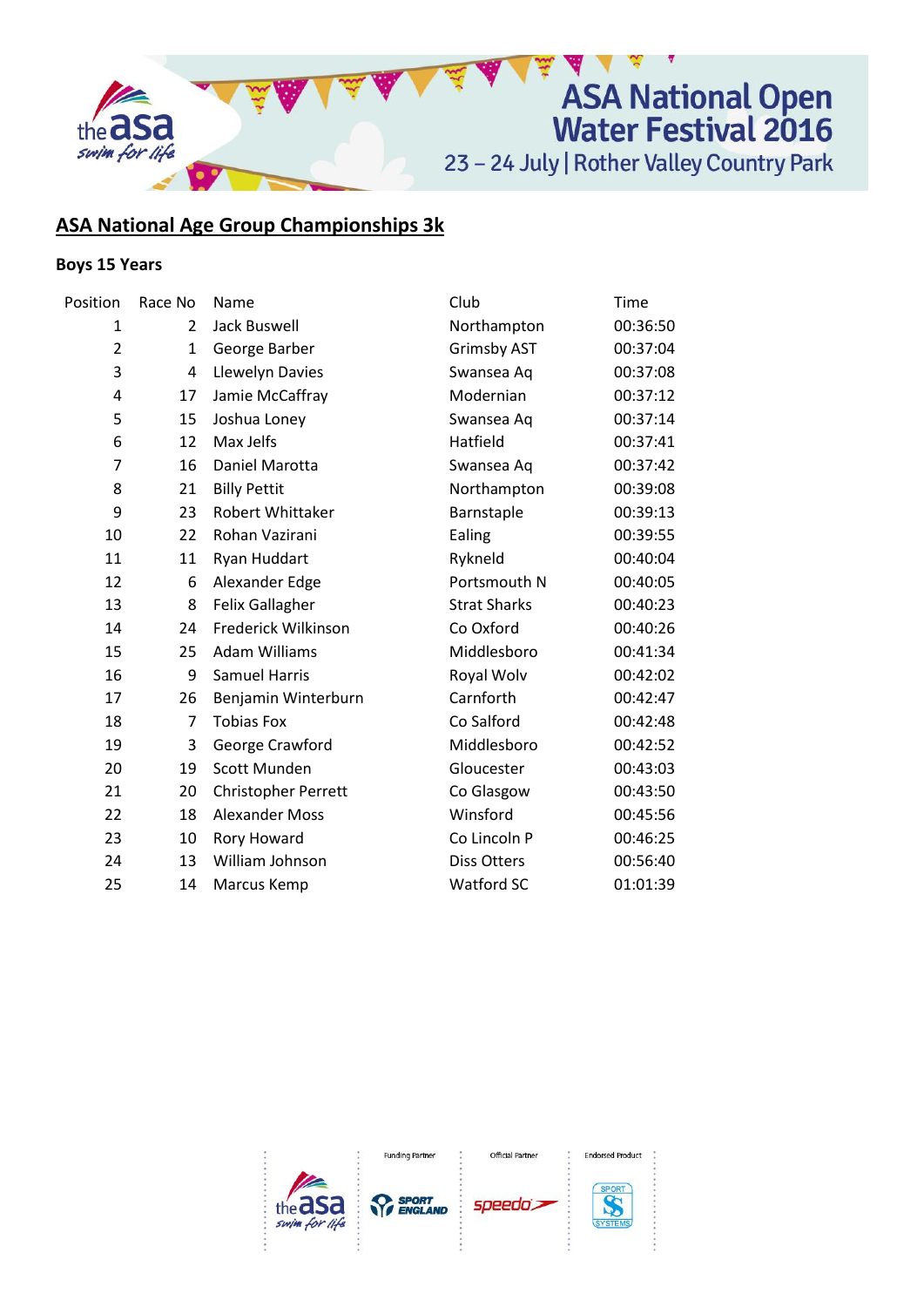

#### **Girls 15 Years**

| Position                | Race No | Name                    | Club                | Time      |
|-------------------------|---------|-------------------------|---------------------|-----------|
| 1                       | 61      | <b>Maisie Macartney</b> | <b>Thanet Swim</b>  | 00:39:03  |
| $\overline{2}$          | 68      | Emilia Sansome          | Wycombe Dist        | 00:39:13  |
| 3                       | 59      | Chloe Lence             | Modernian           | 00:39:17  |
| $\overline{\mathbf{4}}$ | 52      | Shannon Dalligan        | Ellesmere Co        | 00:39:17  |
| 5                       | 57      | Alisha Hawkins          | Stockport Mo        | 00:39:48  |
| 6                       | 54      | Rebecca Dobbins         | Newcastle           | 00:40:19  |
| $\overline{7}$          | 53      | Linden Davison          | Co Sheffield        | 00:40:32  |
| 8                       | 73      | Louisa Twigg            | Pembs Cty           | 00:40:34  |
| 9                       | 71      | Freya Stevens           | Northampton         | 00:40:48  |
| 10                      | 42      | <b>Tilly Anema</b>      | Norwich Swan        | 00:41:22  |
| 11                      | 62      | Caitlin Mackay          | Wycombe Dist        | 00:41:26  |
| 12                      | 72      | <b>Tilly Thompson</b>   | Royal Wolv          | 00:41:31  |
| 13                      | 45      | Georgia Bell            | Satellite           | 00:41:33  |
| 14                      | 43      | Elizabeth Arnold        | Swansea Aq          | 00:41:34  |
| 15                      | 46      | Aegean Bramley          | Dinnaton            | 00:41:36  |
| 16                      | 47      | <b>Ellie Buxton</b>     | Cleethorpes         | 00:41:50  |
| 17                      | 65      | <b>Catherine Naus</b>   | Swindon Dolp        | 00:41:51  |
| 18                      | 58      | Megan Key               | Canvey Isl          | 00:41:54  |
| 19                      | 74      | Meggan Warrender        | Torfaen D           | 00:42:14  |
| 20                      | 49      | Amy Compton             | <b>Wirral Metro</b> | 00:42:34  |
| 21                      | 55      | Hannah Eastbury         | Shiverers           | 00:42:34  |
| 22                      | 67      | Millie Roberts          | Newquay             | 00:43:02  |
| 23                      | 60      | <b>Holly Lewis</b>      | <b>Bilston</b>      | 00:43:20  |
| 24                      | 50      | Imogen Cooke            | <b>UEA Norwich</b>  | 00:43:51  |
| 25                      | 44      | Lucy Atkinson           | Leander             | 00:43:57  |
| 26                      | 48      | <b>Rachel Coates</b>    | Daventry            | 00:44:00  |
| 27                      | 41      | Enerel Altankhuyag      | Leander             | 00:44:03  |
| 28                      | 56      | Jemima Frame            | Leander             | 00:44:19  |
| 29                      | 69      | <b>Keely Saville</b>    | Daventry            | 00:44:57  |
| 30                      | 70      | Lili-May Smith          | <b>READING</b>      | 00:45:07  |
| 31                      | 63      | Jessica Morrison        | Kelso               | 00:52:16  |
|                         | 64      | Sophie Mutch            | Tynemouth           | <b>DQ</b> |



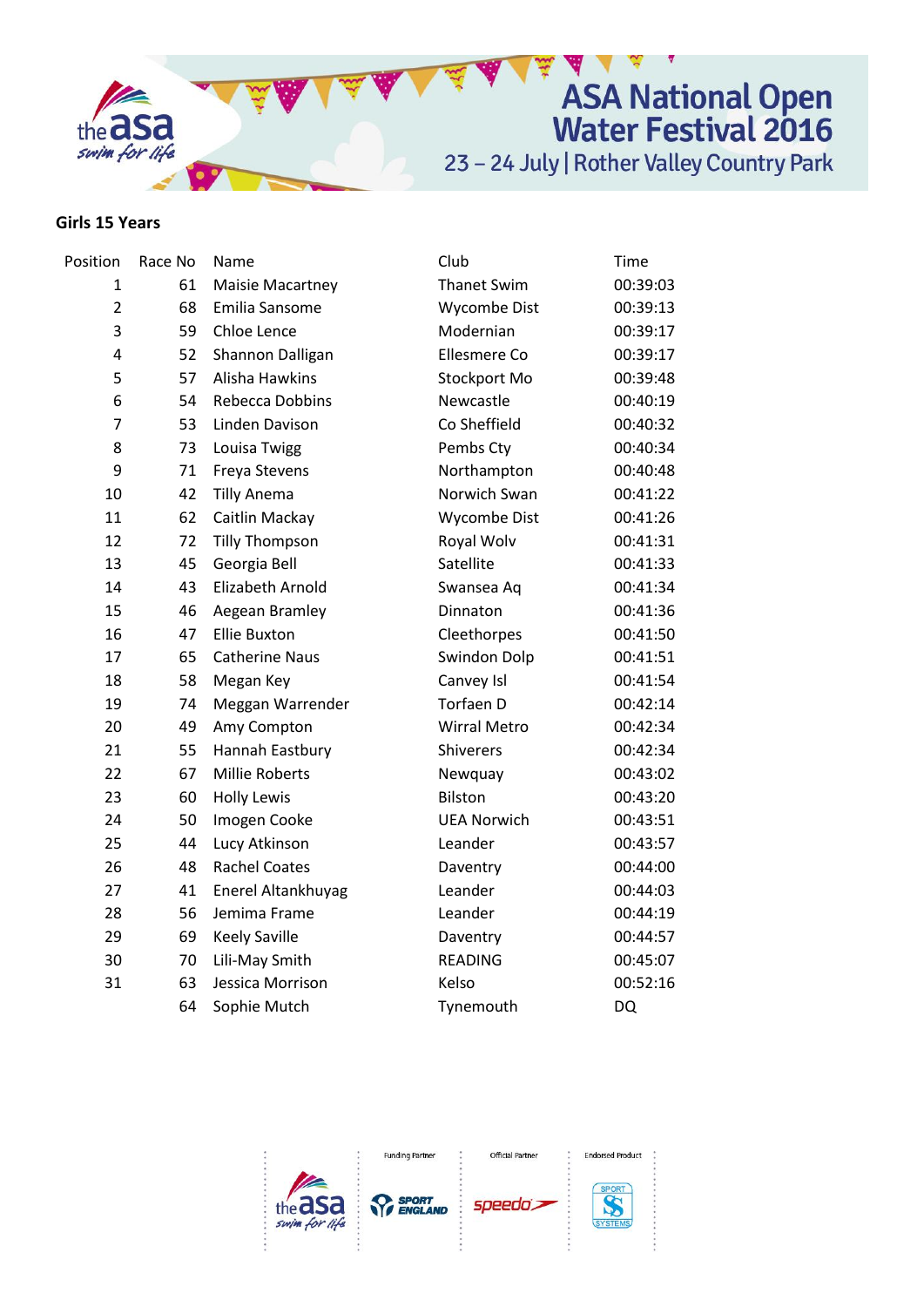

## **Boys 16 Years**

| Position       | Race No | Name                    | Club                | Time     |
|----------------|---------|-------------------------|---------------------|----------|
| $\mathbf{1}$   | 90      | Nathan Hughes           | Hatfield            | 00:34:41 |
| $\overline{2}$ | 82      | Jacob Butterfield       | Co Leeds            | 00:35:56 |
| 3              | 85      | Samuel Dyer             | Northampton         | 00:36:30 |
| 4              | 89      | William Hendry          | <b>Grimsby AST</b>  | 00:36:47 |
| 5              | 103     | <b>Myles Turner</b>     | <b>West Suffolk</b> | 00:36:50 |
| 6              | 92      | Marshall Illingworth    | Sth Ayrshire        | 00:36:51 |
| $\overline{7}$ | 101     | Rhys Taylor             | Nova Cent'n         | 00:36:57 |
| 8              | 94      | Dominic Johnson         | Portsmouth N        | 00:37:40 |
| 9              | 81      | Alexander Axford        | Co Manch Aq         | 00:37:42 |
| 10             | 104     | Jack White              | Co Bristol          | 00:37:47 |
| 11             | 106     | Max Wilson              | Modernian           | 00:37:51 |
| 12             | 105     | Harry Whiteman          | Co Peterboro        | 00:38:31 |
| 13             | 97      | Jack Pears-Dorland      | York City           | 00:38:55 |
| 14             | 83      | Shaun Carter            | Newcastle           | 00:38:57 |
| 15             | 102     | Thomas Thorpe           | Wrexham             | 00:38:59 |
| 16             | 87      | Jack Hardman            | Preston             | 00:39:46 |
| 17             | 91      | <b>Robin Hughes</b>     | <b>Strat Sharks</b> | 00:39:52 |
| 18             | 100     | Vincent Ryan            | Wycombe Dist        | 00:40:24 |
| 19             | 86      | <b>Thomas Green</b>     | Co Lincoln P        | 00:41:06 |
| 20             | 88      | <b>Thomas Hellewell</b> | <b>Gwich Royals</b> | 00:41:17 |
| 21             | 93      | Rhys James              | Rugby               | 00:41:23 |
| 22             | 99      | Joshua Rowland          | <b>Bicester</b>     | 00:41:39 |
| 23             | 95      | Charlie Kendall         | <b>Exeter City</b>  | 00:42:13 |
| 24             | 107     | Sam Woolfenden          | Bexley              | 00:42:22 |
| 25             | 96      | <b>Toby Kitchener</b>   | S Bournem'th        | 00:43:01 |
| 26             | 84      | <b>Henry Collis</b>     | Bexley              | 00:44:42 |
| 27             | 98      | Nicholas Ritchie        | Dunoon              | 00:47:20 |
|                |         |                         |                     |          |



Official Partner

**Endorsed Product**